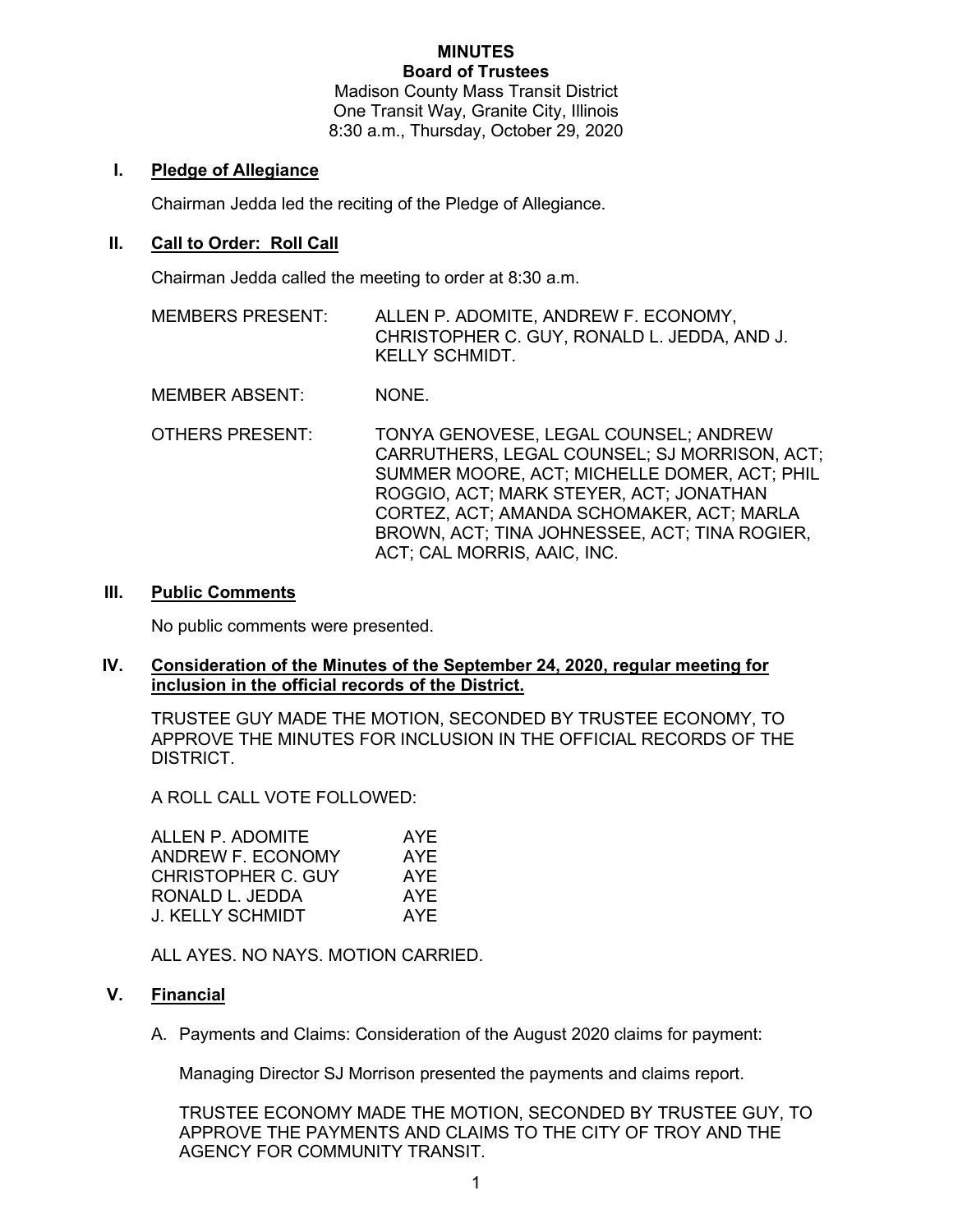A ROLL CALL VOTE FOLLOWED:

ALLEN P. ADOMITE ABSTAINED ANDREW F. ECONOMY AYE CHRISTOPHER C. GUY AYE RONALD L. JEDDA AYE J. KELLY SCHMIDT ABSTAINED

TRUSTEE ADOMITE & SCHMIDT ABSTAINED. ALL AYES. NO NAYS. MOTION CARRIED.

TRUSTEE GUY MADE THE MOTION, SECONDED BY TRUSTEE ADOMITE, TO APPROVE THE PAYMENTS AND CLAIMS, EXCLUDING THE PAYMENTS AND CLAIMS TO THE CITY OF TROY AND THE AGENCY FOR COMMUNITY TRANSIT.

A ROLL CALL VOTE FOLLOWED:

ALLEN P. ADOMITE AYE ANDREW F. ECONOMY AYE CHRISTOPHER C. GUY AYE RONALD L. JEDDA AYE J. KELLY SCHMIDT AYE

ALL AYES. NO NAYS. MOTION CARRIED.

B. Monthly Financial Report: Reviews of the monthly financial records as of September 30, 2020:

Managing Director SJ Morrison presented the monthly financial report.

TRUSTEE ADOMITE MADE THE MOTION, SECONDED BY TRUSTEE SCHMIDT, TO APPROVE OF THE MONTHLY FINANCIAL REPORT AS OF DATE.

A ROLL CALL VOTE FOLLOWED:

| ALLEN P. ADOMITE          | AYE        |
|---------------------------|------------|
| ANDREW F. ECONOMY         | AYE        |
| <b>CHRISTOPHER C. GUY</b> | AYE        |
| RONALD L. JEDDA           | <b>AYE</b> |
| J. KELLY SCHMIDT          | AYF        |
|                           |            |

ALL AYES. NO NAYS. MOTION CARRIED.

C. Quarterly Investment Report

ACT Director of Accounting, Michelle Domer, presented the Quarterly Investment Report.

TRUSTEE ADOMITE MADE THE MOTION, SECONDED BY TRUSTEE SCHMIDT, TO APPROVE OF THE QUARTERLY INVESTMENT REPORT.

A ROLL CALL VOTE FOLLOWED:

| ALLEN P. ADOMITE   | AYF |
|--------------------|-----|
| ANDREW F. ECONOMY  | AYF |
| CHRISTOPHER C. GUY | AYF |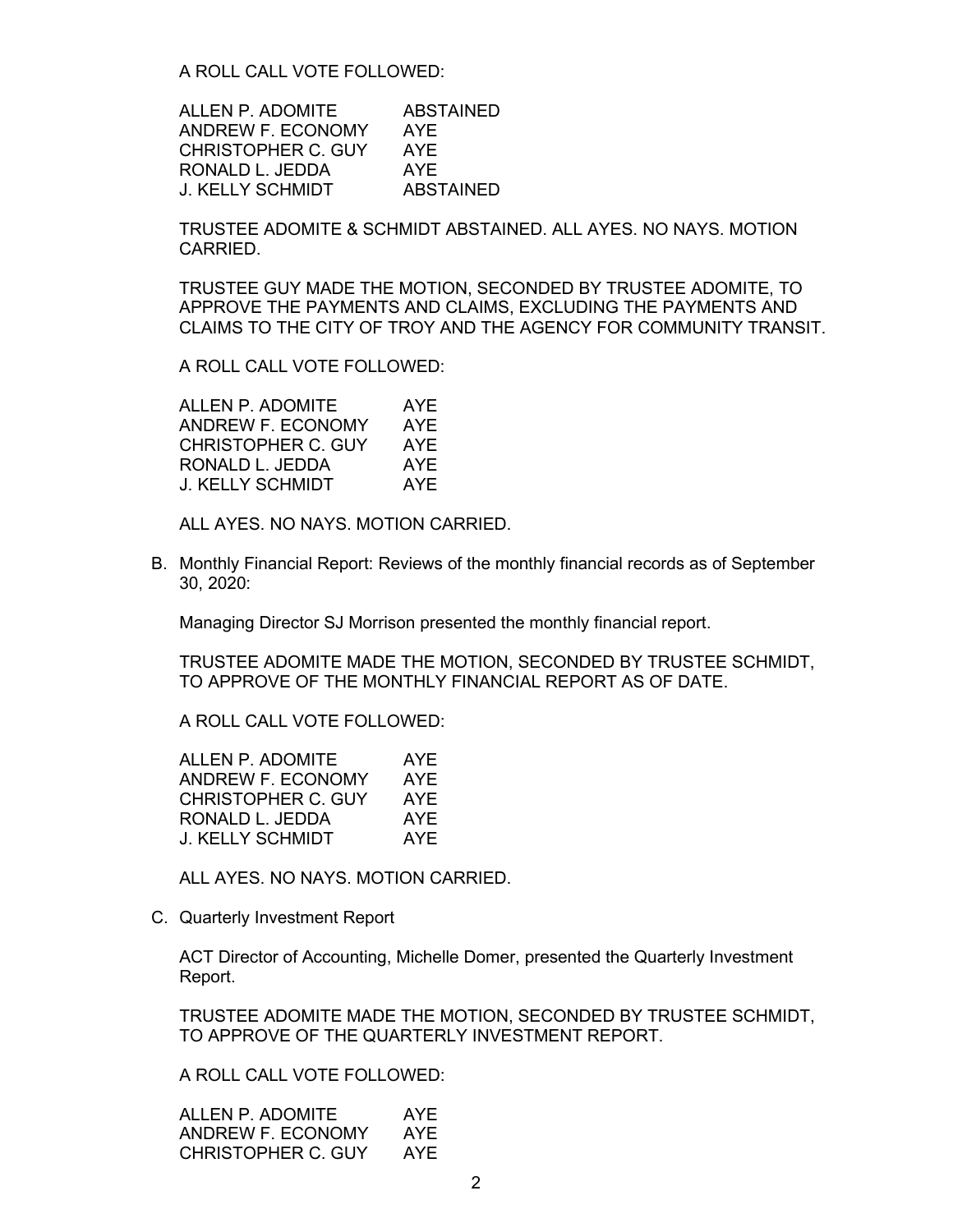| RONALD L. JEDDA  | AYE |
|------------------|-----|
| J. KELLY SCHMIDT | AYE |

ALL AYES. NO NAYS. MOTION CARRIED.

D. Capital Budget Review

Managing Director SJ Morrison presented the Capital Budget Review and provided status updates on all projects in the current MCT Capital Budget.

# **VI. Transit Service**

A. Managing Director's Report:

Managing Director, SJ Morrison produced the report.

Fixed Route ridership increased to ninety-three thousand (93,000) boardings in September, this is still a forty-nine percent decrease from the previous September. Fixed Route averages three thousand eight hundred (3,800) boardings per day.

Paratransit continues to average ninety to one hundred trips per day.

The Confluence Trail is closed from McKinley Bridge to America's Central Port for the Terminal Railroad Bridge reconstruction.

A pre-construction trail beautification project meeting was held Monday, October 26, with Focal Pointe Outdoor Solutions. Phase I, tree planting, is scheduled to commence next week and end December 31. Phase II, berms, flowers, and shrub planting are scheduled to be completed on April 1, 2021.

Morrison mentioned how the Transportation Network Companies (TNC), such as Uber and Lyft, are legally obligated by Federal Transit Administration (FTA) requirements regardless of the use of Federal funds or not. The most common types of service outlined by the FTA are first mile/last mile, low demand service, supplementing ADA Paratransit Service, provisions of new Demand Response Service, and Non-Service Partnerships (linking passengers to TNC apps and/or marketing).

B. Proposal to Revise Vanpool Fares

ACT Director of Marketing & Communications, Amanda Schomaker presented the Proposal to Revise Vanpool Fares. The proposed fare chart is available online for viewing, will be sent directly to all current vanpoolers, and a public meeting will be held virtually on November 12. All comments will be presented to the Board at the November meeting.

- C. TRUSTEE ADOMITE MADE THE MOTION, SECONDED BY TRUSTEE ECONOMY, TO APPROVE THE FOLLOWING RESOLUTION:
	- 21-11 AUTHORIZING AN AWARD OF CONTRACT TO AAIC, INC. FOR DESIGN SERVICES FOR ADMINISTRATION BUILDING AND SAFETY & SECURITY IMPROVEMENTS

A ROLL CALL VOTE FOLLOWED:

ALLEN P. ADOMITE AYE ANDREW F. ECONOMY AYE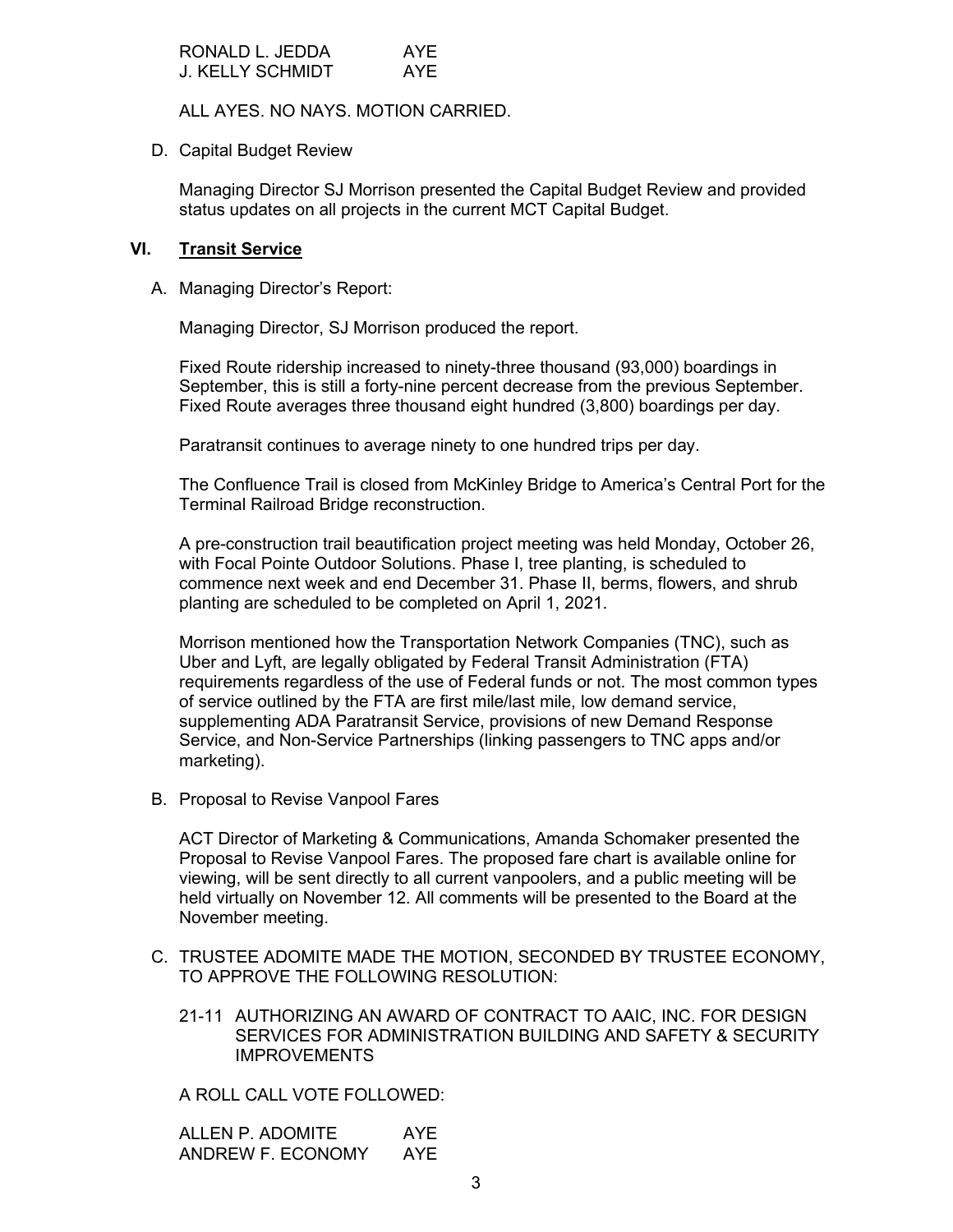| CHRISTOPHER C. GUY | AYE |
|--------------------|-----|
| RONALD L. JEDDA    | AYE |
| J. KELLY SCHMIDT   | AYE |

ALL AYES. NO NAYS. MOTION CARRIED.

- D. TRUSTEE SCHMIDT MADE THE MOTION, SECONDED BY TRUSTEE ECONOMY, TO APPROVE THE FOLLOWING RESOLUTION:
	- 21-12 AUTHORIZING THE SUBMITTAL OF AN APPLICATION FOR AN ILLINOIS TRANSPORTATION ENHANCEMENT PROGRAM GRANT FOR THE INSTALLATION OF A GRADE SEPARATION AT IL-111 AND MCT SCHOOLHOUSE TRAIL

A ROLL CALL VOTE FOLLOWED:

ALLEN P. ADOMITE AYE<br>ANDREW F. ECONOMY AYE ANDREW F. ECONOMY CHRISTOPHER C. GUY AYE RONALD L. JEDDA AYE J. KELLY SCHMIDT AYE

ALL AYES. NO NAYS. MOTION CARRIED.

E. TRUSTEE ADOMITE MADE THE MOTION, SECONDED BY TRUSTEE GUY, TO APPROVE THE FOLLOWING RESOLUTION:

21-13 AUTHORIZING THE AWARD OF CONTRACT FOR CONSTRUCTION OF THE EASTGATE PARK & RIDE FACILITY

A ROLL CALL VOTE FOLLOWED:

| ALLEN P. ADOMITE          | AYE |
|---------------------------|-----|
| ANDREW F. ECONOMY         | AYE |
| <b>CHRISTOPHER C. GUY</b> | AYF |
| RONALD L. JEDDA           | AYE |
| J. KELLY SCHMIDT          | AYF |

ALL AYES. NO NAYS. MOTION CARRIED.

### **VII. Other Business**

### **VIII. Executive session to discuss the acquisition or lease of real property under (c)(5), and litigation under (c)(11) of the Open Meetings Act (5 ILCS 120/2).**

TRUSTEE ADOMITE MADE THE MOTION, SECONDED BY TRUSTEE GUY, TO MOVE INTO EXECUTIVE SESSION TO DISCUSS THE ACQUISITION OR LEASE OF REAL PROPERTY UNDER 2(C)(5), AND LITIGATION UNDER 2(C)(11) OF THE OPEN MEETINGS ACT (5 ILCS 120/2).

A ROLL CALL VOTE FOLLOWED:

| ALLEN P. ADOMITE   | AYE |
|--------------------|-----|
| ANDREW F. ECONOMY  | AYE |
| CHRISTOPHER C. GUY | AYF |
| RONALD L. JEDDA    | AYE |
| J. KELLY SCHMIDT   | AYF |